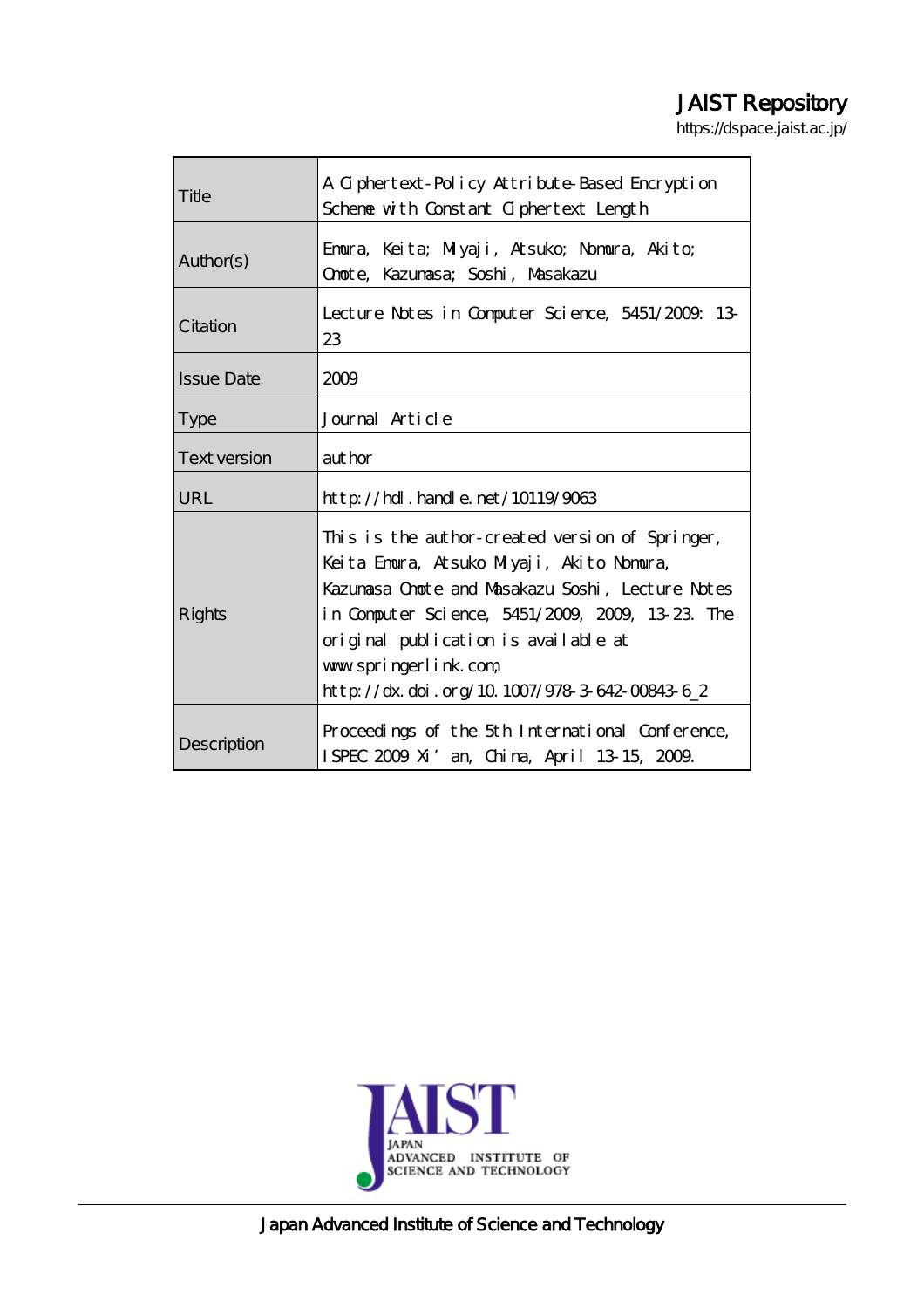## A Ciphertext-Policy Attribute-Based Encryption **Scheme with Constant Ciphertext Length**

Keita Emura<sup>1</sup>, Atsuko Miyaji<sup>1</sup>, Akito Nomura<sup>2</sup>, Kazumasa Omote<sup>1</sup>, and Masakazu Soshi<sup>3</sup>

School of Information Science, Japan Advanced Institute of Science and Technology, 1-1, Asahidai, Nomi, Ishikawa, 923-1292, Japan

<sup>2</sup> Graduate School of Natural Science and Technology, Kanazawa University, Kakuma-machi, Kanazawa, Ishikawa, 920-1192, Japan

<sup>3</sup> Graduate School of Information Sciences, Hiroshima City University, 3-4-1

Ozuka-Higashi, Asa-Minami-Ku, Hiroshima, 731-3194, Japan

{k-emura, miyaji, omote}@jaist.ac.jp

anomura@t.kanazawa-u.ac.jp

soshi@hiroshima-cu.ac.jp

Abstract. An Attribute-Based Encryption (ABE) is an encryption scheme, where users with some attributes can decrypt ciphertexts associated with these attributes. However, the length of the ciphertext depends on the number of attributes in previous ABE schemes. In this paper, we propose a new Ciphertext-Policy Attribute-Based Encryption (CP-ABE) with constant ciphertext length. Moreover, the number of pairing computations is also constant.

keywords Attribute-based encryption, Ciphertext-Policy, Constant Ciphertext Length.

#### 1 Introduction

A user identity (such as the name, e-mail address and so on) can be used for accessing control of some resources. For example, in Identity-Based Encryption (IBE) schemes such as [4, 6], an encryptor can restrict a decryptor to indicate the identity of the decryptor. An Attribute-Based Encryption (ABE) is an encryption scheme, where users with some attributes can decrypt the ciphertext associated with these attributes. The first ABE scheme has been proposed in [13], which is inspired by IBE. Although IBE schemes have a restriction such that an encryptor only indicates a single decryptor, in ABE schemes, an encryptor can indicate many decryptors by assigning common attributes of these decryptors such as gender, age, affiliation and so on. There are two kinds of ABE, Key-Policy ABE (KP-ABE) and Ciphertext-Policy ABE (CP-ABE). KP-ABE [9, 13 are schemes such that each private key is associated with an access structure. CP-ABE  $[2, 7, 8, 12, 14]$  are schemes such that each ciphertext is associated with an access structure. This means that an encryptor can decide who should or should not be allowed to decrypt. However, in all previous ABE schemes [2,  $7-9, 12-14$ , the length of the ciphertext depends on the number of attributes.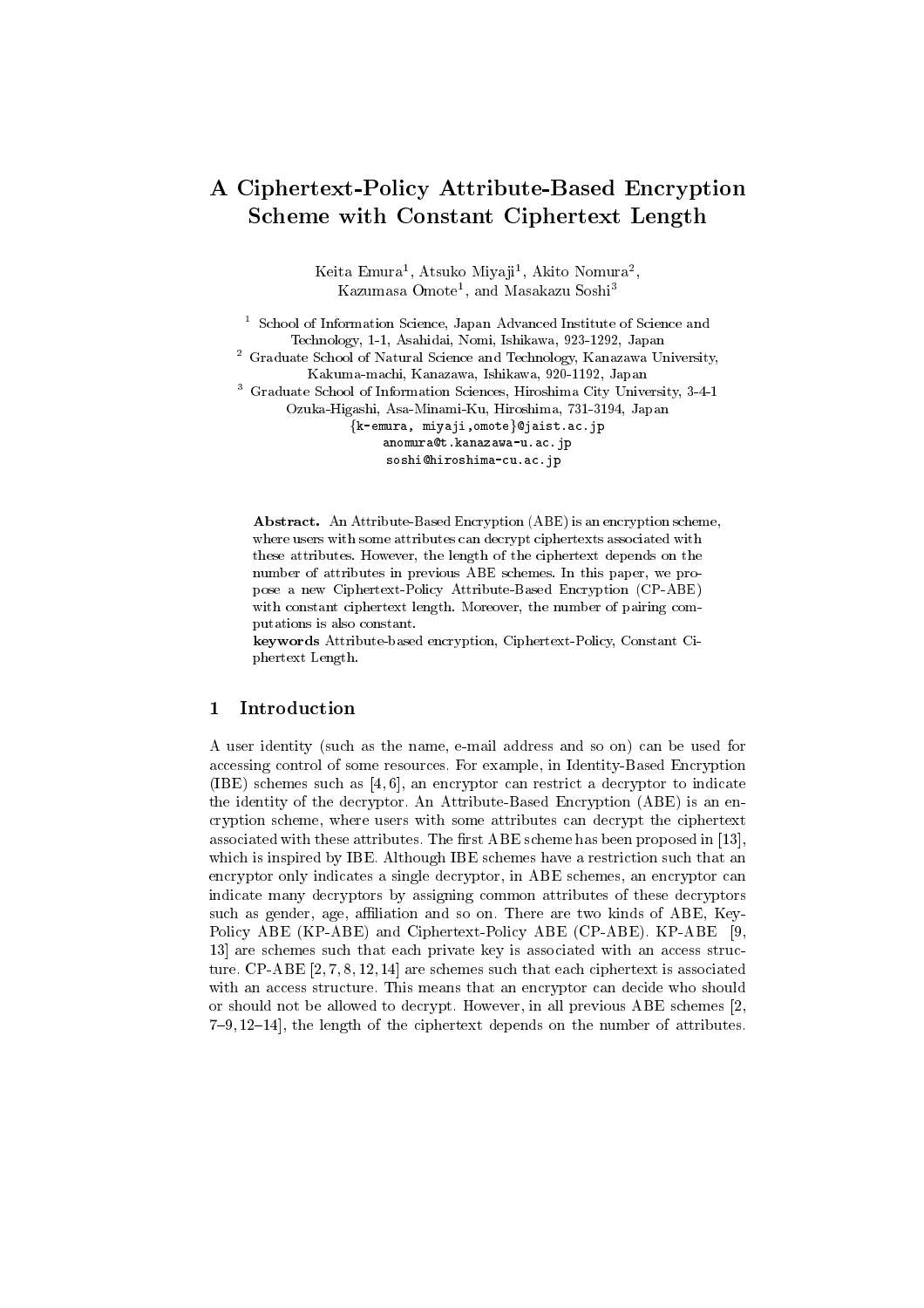Also, the number of pairing computations depends on the number of attributes. A Predicate Encryption Scheme (PES), where secret keys correspond to predicates, and where ciphertexts are associated with attributes, has been proposed in  $[5, 10]$ . It is shown that PES can be regarded as a kind of CP-ABE (see Appendix A and B in [12] for details). However, both the [5] and [10] schemes also have the same problems, in that the length of the ciphertext and the number of pairing computations are not constant.

Contribution. In this paper, for the first time we propose a CP-ABE with constant length of ciphertext and constant length of the number of pairing computations. The access structure used in our CP-ABE is constructed by ANDgates on multi-valued attributes. This is a subset of the access structures used in [7,12]. Although previous CP-ABE schemes  $[2, 7, 8, 12, 14]$  can complement our access structures, the length of the ciphertext depends on the number of attributes. This means that, until our work, to the best of our knowledge, there has been no scheme that enables a constant ciphertext length with AND-gates on multi-valued attributes.

**Organization**: The paper is organized as follows: Some definitions are presented in Section 2. The previous scheme is introduced in Section 3. Our scheme is described in Section 4. The security proof is presented in Section 5. Efficiency comparisons are made in Section 6.

#### $\overline{2}$ Preliminary

In this section, some definitions are presented. Note that  $x \in_R S$  means x is randomly chosen for a set  $S$ .

### 2.1 Bilinear Groups and Complexity Assumption

**Definition 1.** (Bilinear Groups) Bilinear groups and a bilinear map are defined as follows:

- 1.  $\mathbb{G}_1$  and  $\mathbb{G}_T$  are cyclic groups of prime order p.
- 2  $g_1$  is a generator of  $\mathbb{G}_1$ .
- 3. e is an efficiently computable bilinear map  $e : \mathbb{G}_1 \times \mathbb{G}_1 \to \mathbb{G}_T$  with the following properties.
	- Bilinearity: for all  $u, u', v, v' \in \mathbb{G}$ ,  $e(uu', v) = e(u, v)e(u', v)$  and  $e(u, vv') =$  $e(u, v)e(u, v').$
	- Non-degeneracy :  $e(g_1, g_1) \neq 1_{\mathbb{G}_T}$  ( $1_{\mathbb{G}_T}$  is the  $\mathbb{G}_T$ 's unit).

### Definition 2. (DBDH assumption)

The Decision Bilinear Diffie-Hellman (DBDH) problem in  $\mathbb{G}_1$  is a problem, for input of a tuple  $(g_1, g_1^a, g_1^b, g_1^c, Z) \in \mathbb{G}_1^4 \times \mathbb{G}_T$  to decide  $Z = e(g_1, g_1)^{abc}$ or not. An algorithm A has advantage  $\epsilon$  in solving DBDH problem in  $\mathbb{G}_1$  if  $Adv_{DBDH}(A) := |\Pr[\mathcal{A}(g_1, g_1^a, g_1^b, g_1^c, e(g_1, g_1)^{abc}) = 0] - \Pr[\mathcal{A}(g_1, g_1^a, g_1^b, g_1^c, e(g_1, g_1)^{z}) =$  $|0\rangle \geq \epsilon(\kappa)$ , where  $e(g_1, g_1)^z \in \mathbb{G}_T \setminus \{e(g_1, g_1)^{abc}\}\.$  We say that the DBDH assumption holds in  $\mathbb{G}_1$  if no PPT algorithm has an advantage of at least  $\epsilon$  in solving the DBDH problem in  $\mathbb{G}_1$ .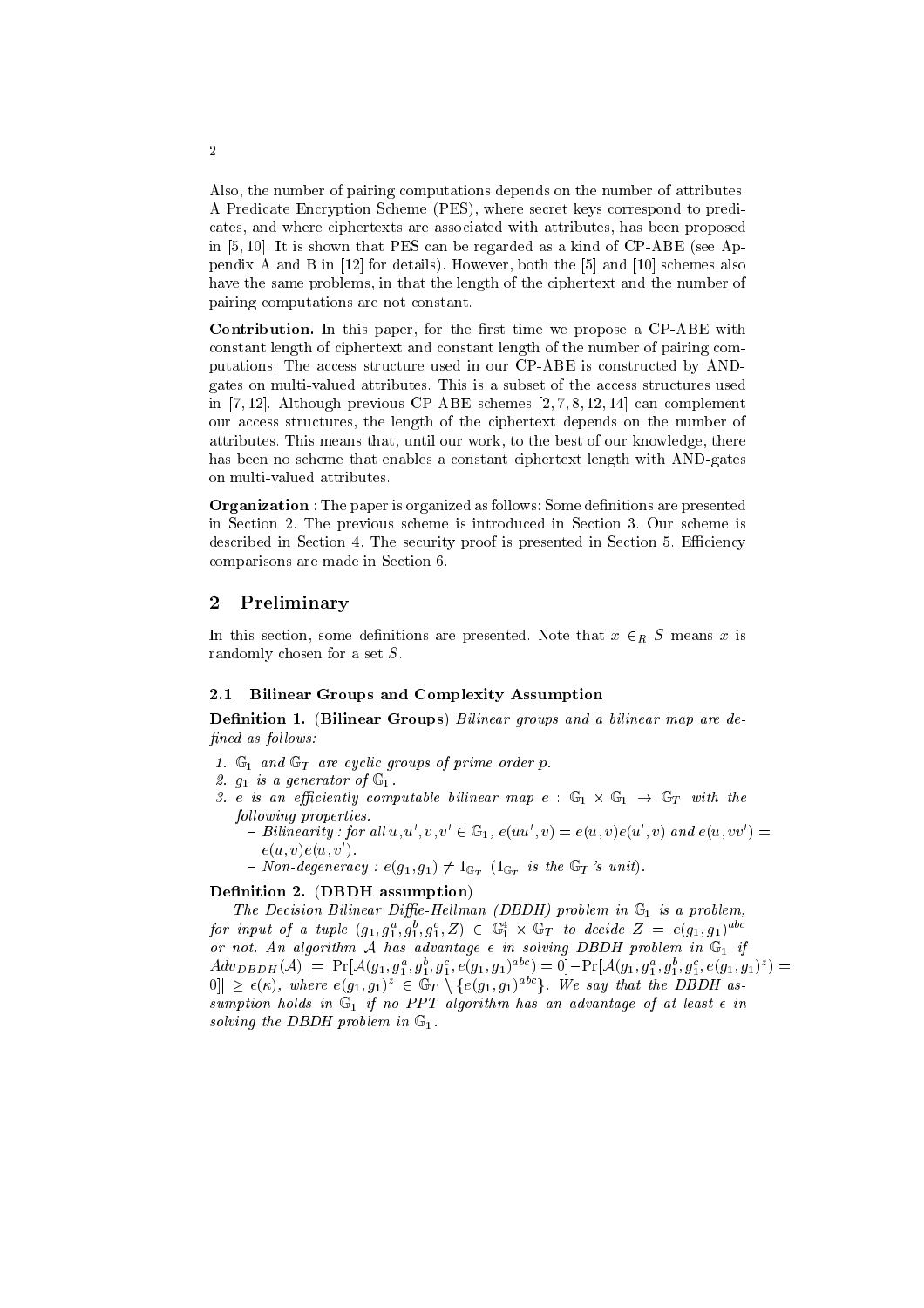#### $2.2$ **Definition of Access Structures**

Several access structures such as the threshold structure [13], the tree-based access structure  $[2, 8]$ , AND-gates on positive and negative attributes with wildcards [7], AND-gates on multi-valued attributes with wildcards [12], and the linear access structure [14] are used in previous ABE schemes. In our scheme, the sum of master keys are used to achieve the constant ciphertext length. Therefore, we use AND-gates on multi-valued attributes (which can be represented by using the sum of master keys) as follows:

**Definition 3.** Let  $\mathcal{U} = \{att_1, \ldots, att_n\}$  be a set of attributes. For att<sub>i</sub>  $\in \mathcal{U}$ ,  $S_i = \{v_{i,1}, v_{i,2}, \ldots, v_{i,n_i}\}\$  is a set of possible values, where  $n_i$  is the number of possible values for att<sub>i</sub>. Let  $L = [L_1, L_2, \ldots, L_n]$ ,  $L_i \in S_i$  be an attribute list for a user, and  $W = [W_1, W_2, \ldots, W_n], W_i \in S_i$  be an access structure. The notation  $L \models W$  expresses that an attribute list L satisfies an access structure W, namely,  $L_i = W_i$   $(i = 1, 2, ..., n)$ .

The number of access structures is  $\prod_{i=1}^{n} n_i$ . For each *att<sub>i</sub>*, an encryptor has to explicitly indicate a status  $v_{i,*}$  from  $S_i = \{v_{i,1}, v_{i,2}, \ldots, v_{i,n_i}\}.$ 

### Differences between the previous AND-gate structures [7, 12] and ours

If  $n_i = 2$   $(i = 1, 2, ..., n)$ , then our structure is the same as the access structures [7] excluding wildcards. In [12], an access structure  $W$  is defined as  $W = [W_1, W_2, \ldots, W_n]$  for  $W_i \subseteq S_i$ , and  $L \models W$  is defined as  $L_i \in W_i$  (i =  $1, 2, \ldots, n$ ). This means that our access structure is a subset of these in [7, 12]. However, even if previous CP-ABE schemes [7, 12] use our access structure, then the length of the ciphertext depends on the number of attributes.

#### 2.3 Ciphertext-Policy Attribute-Based Encryption Scheme  $(CP-ABE)$

CP-ABE is described using four algorithms, Setup, KeyGen, Encrypt and Decrypt [7].

### Definition 4. CP-ABE

- Setup: This algorithm takes as input the security parameter  $\kappa$ , and returns a public key PK and a master secret key MK.
- KeyGen: This algorithm takes as input PK, MK and a set of attributes L, and returns a secret key  $SK_L$  associated with  $L$ .
- Encrypt: This algorithm takes as input  $PK$ , a message  $M$  and an access structure W. It returns a ciphertext C with the property that a user with  $SK_L$ can decrypt C if and only if  $L \models W$ .
- Decrypt: This algorithm takes as input  $PK$ ,  $C$  which was encrypted by  $W$ , and  $SK_L$ . It returns M if  $SK_L$  is associated with  $L \models W$ .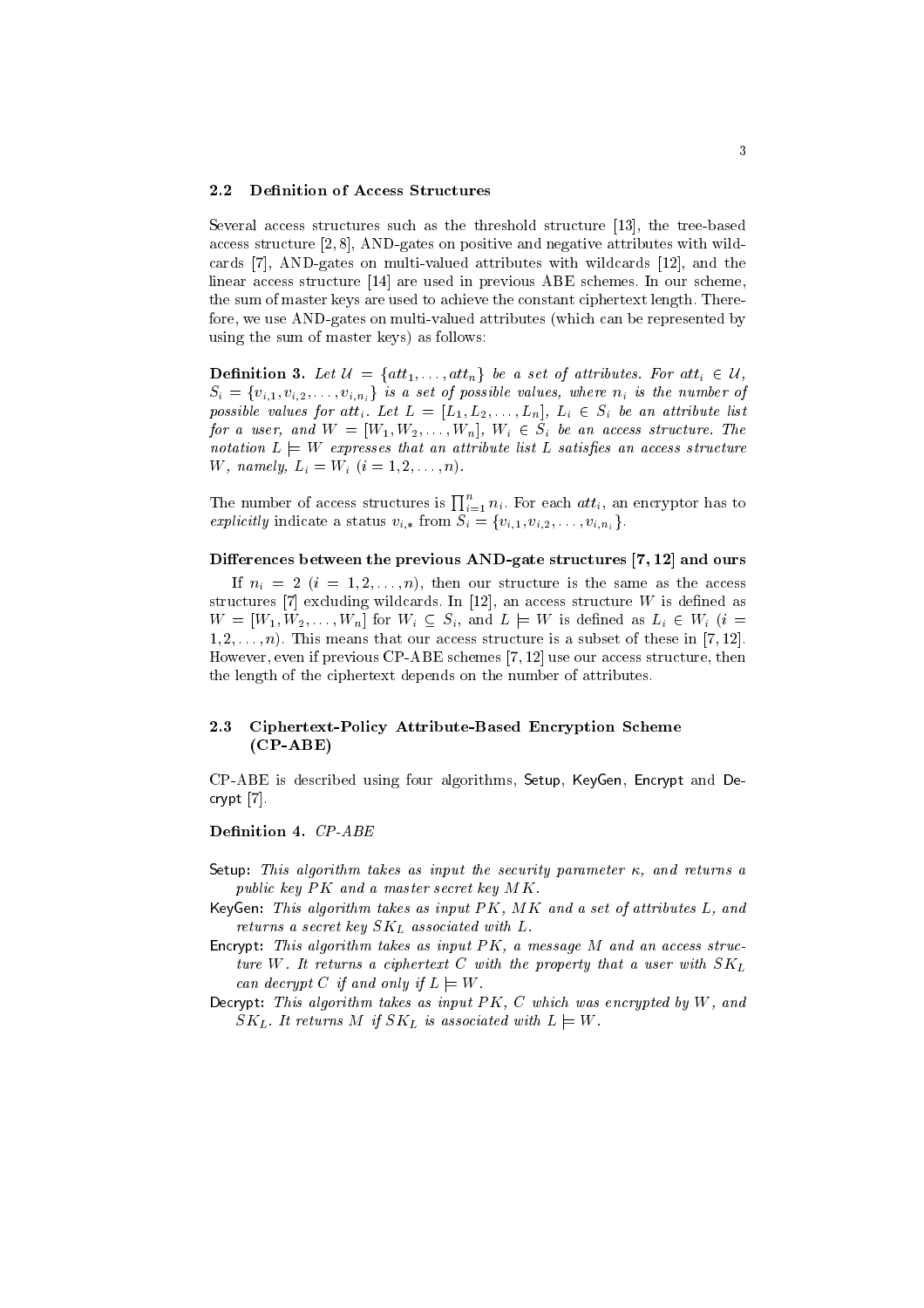#### $2.4$ **Selective Game for CP-ABE**

We use the definition of "Selective Game" for CP-ABE [7]. This CP-ABE game captures the indistinguishability of messages and the collusion-resistance of secret keys, namely, attackers cannot generate a new secret key by combining their secret keys. To capture the collusion-resistance, multiple secret key queries can be issued by the adversary  $A$  after the challenge phase. This means that  $A$  can issue the KeyGen queries  $L_1$  and  $L_2$  such as  $(L_1 \not\models W^*) \wedge (L_2 \not\models W^*)$  and  $(L_1 \cup L_2) \models W^*$ . This collusion-resistance is an important property of CP-ABE scheme, which has not been considered in the Hierarchical IBE (HIBE) scheme such as [3].

### **Definition 5.** Selective Game for CP-ABE

lnit: The adversary A sends the challenge access structure  $W^*$  to the challenger. Setup: The challenger runs Setup and KeyGen, and gives  $PK$  to  $A$ .

- Phase 1: A sends an attribute list  $L$  to the challenger for a KeyGen query, where  $L \not\models W^*$ . The challenger answers with a secret key for these attributes. Note that these queries can be repeated adaptively.
- Challenge: A sends two equal-length messages  $M_0$  and  $M_1$  to the challenger. The challenger chooses  $\mu \in_R \{0,1\}$ , and runs  $C^* =$  Encrypt $(PK, M_{\mu}, W^*)$ . The challenger gives the challenge ciphertext  $C^*$  to A.
- Phase 2: Same as Phase 1. A sends L to the challenger for a KeyGen guery. The challenger answers with a secret key for these attributes. Note that  $L \not\models W^*$ , and these queries can be repeated adaptively.
- Guess: A outputs a guess  $\mu' \in \{0, 1\}$ .

The advantage of A is defined as  $Adv(A) := | Pr(\mu' = \mu) - \frac{1}{2}|$ .

#### The Previous CP-ABE 3

In this section, we summarize the previous CP-ABE [7]. Let  $\bar{U} = \{\neg att_1, \dots, \neg att_n\}$ a set of negative attributes for a set of attributes  $U$ . We refer to attributes  $att_i \in \mathcal{U}$  and their negations  $\neg att_i$  as literals. Let  $W = \bigwedge_{att_i \in I} a\overline{t}t_i$  be an access structure, where  $I \subseteq \mathcal{U}$  and  $a\overline{t}t_i$  is either  $att_i$  or  $\neg att_i$ . The public key elements  $T_i, T_{n+i}, T_{2n+i}$  correspond to the three properties of  $att_i$ , namely, *positive*, *negative* and *don't* care.

### Protocol 1.  $CP-ABE$  [CN07] [7]

Setup( $1^{\kappa}$ ): A trusted authority TA chooses a prime number p, a bilinear group  $\mathbb{G}_1$  with order p, a generator  $g_1 \in \mathbb{G}_1$ ,  $y \in_R \mathbb{Z}_p$  and  $t_i \in_R \mathbb{Z}_p$   $(i = 1, 2, ..., 3n)$ , and computes  $Y = e(g_1, g_1)^y$  and  $T_i = g_1^{t_i}$   $(i = 1, 2, ..., 3n)$ . TA outputs  $PK = (e, g_1, Y, T_1, \ldots, T_{3n})$  and  $MK = (y, t_1, \ldots, t_{3n}).$ 

### $\overline{4}$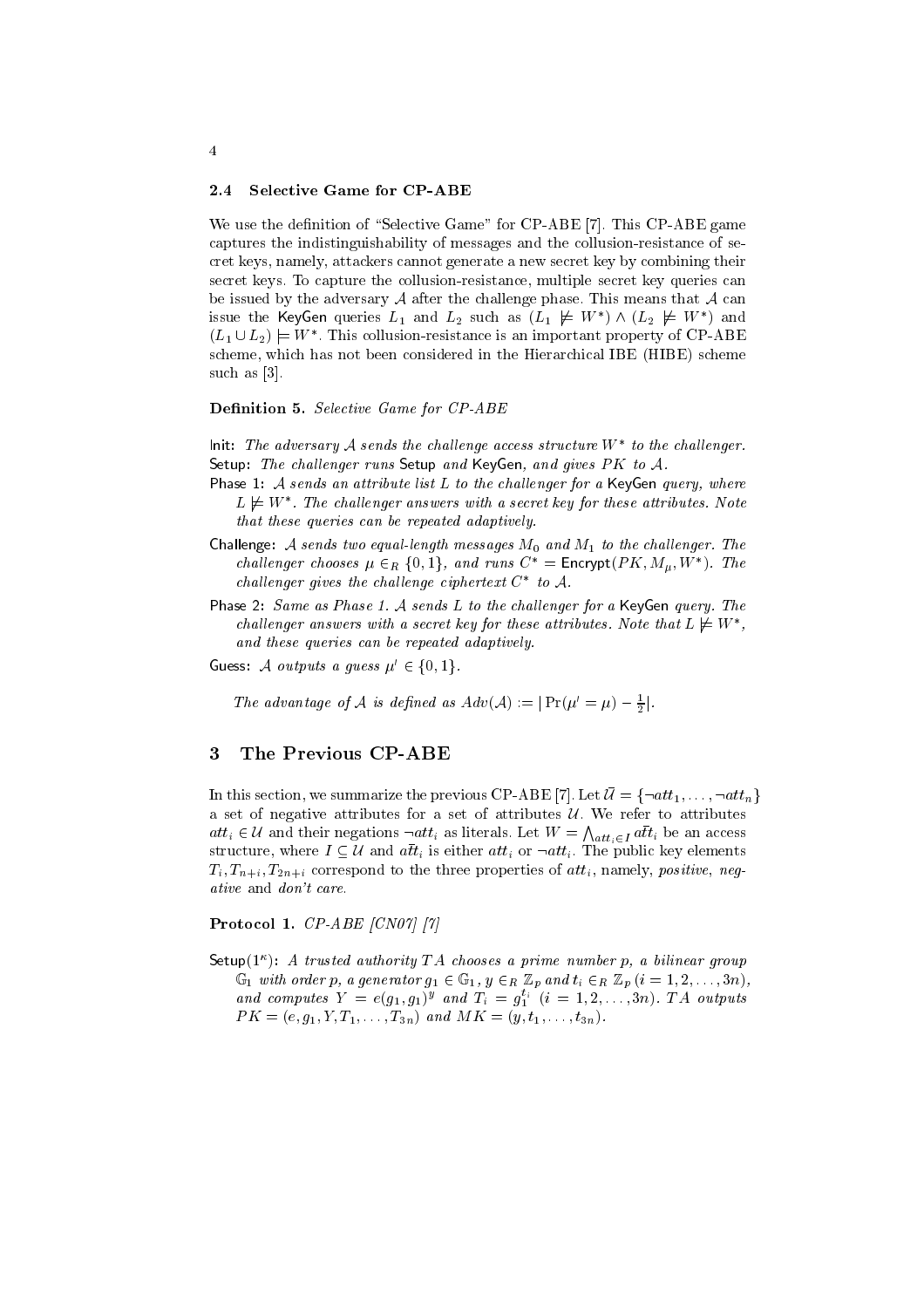KeyGen(PK, MK, S): Every att<sub>i</sub>  $\notin S$  is implicitly considered to be a negative attribute. TA chooses  $r_i \in_R \mathbb{Z}_p$   $(i = 1, 2, ..., n)$ , sets  $r = \sum_{i=1}^n r_i$ , and computes  $\hat{D} = q_1^{y-r}$ . TA computes  $D_i$  and  $F_i$  as follows:

$$
D_i = \begin{cases} g_{1}^{\frac{r_i}{t_i}} & (att_i \in S) \\ g_{1}^{\frac{r_i}{t_{n+i}}} & (att_i \notin S) \end{cases}, \ F_i = g_{1}^{\frac{r_i}{t_{2n+i}}} (att_i \in U)
$$

TA outputs  $SK = (\hat{D}, \{D_i, F_i\}_{i \in [1,n]})$ .

Encrypt  $(PK, M, W)$ : Let  $W = \bigwedge_{att_i \in I} a\overline{t}t_i$ . An encryptor chooses  $s \in_R \mathbb{Z}_p$ , and computes  $\tilde{C} = M \cdot Y^s$  and  $\hat{C} = g_1^s$ . The encryptor computes  $C_i$  as follows:

$$
C_i = \begin{cases} T_i^s & (a\overline{t}t_i = att_i) \\ T_{n+i}^s & (a\overline{t}t_i = \neg att_i) \\ T_{2n+i}^s & (att_i \in \mathcal{U} \setminus I) \end{cases}
$$

The encryptor outputs  $C = (W, \tilde{C}, \hat{C}, \{C_i\}_{i \in [1,n]})$ .

Decrypt  $(PK, C, SK)$ : A decryptor computes the pairing  $e(C_i, D_i)$  (att<sub>i</sub>  $\in I$ ) and  $e(C_i, F_i)$  (att<sub>i</sub>  $\not\in I$ ) as follows:

$$
e(C_i, D_i) = \begin{cases} e(g_1^{t_i \cdot s}, g_1^{\frac{r_i}{t_i}}) & (a\bar{t}t_i = att_i) \\ e(g^{t_{n+i} \cdot s}, g_1^{\frac{r_i}{t_{n+i}}}) & (a\bar{t}t_i = \neg att_i) \end{cases} = e(g_1, g_1)^{r_i \cdot s} \ (att_i \in I)
$$
\n
$$
e(C_i, F_i) = e(g_1^{t_{2n+i} \cdot s}, g_1^{\frac{r_i}{t_{2n+i}}}) = e(g, g)^{r_i \cdot s} \ (att_i \notin I)
$$

Then  $\tilde{C}/(e(\hat{C}, \hat{D}) \prod_{i=1}^n e(g_1, g_1)^{r_i \cdot s}) = M \cdot e(g_1, g_1)^{sy}/e(g_1, g_1)^{s(y-r)}e(g_1, g_1)^{sr}$  $M$  holds.

To compute  $e(g_1, g_1)^{sr}$ , the decryptor has to compute either  $e(C_i, D_i)$  or  $e(C_i, F_i)$  for each i. This means that all  $C_i$  are included in a ciphertext, and thus the length of a ciphertext depends on the number of attributes. This scheme does not provide for adding new attributes after Setup. If some attributes are added after Setup, then some users who have already obtained the secret key can decrypt a ciphertext which one must not be able to decrypt. For example, let  $\mathcal{U} = \{att_1, att_2\}$ , and assume that a user U has secret keys of  $att_1$  and  $att_2$ , and that a ciphertext C is associated with  $W = att_1 \wedge att_2$ . Then, U can decrypt a ciphertext associated with  $att_1 \wedge att_2 \wedge att_3$  without a secret key of  $att_3$ . Concretely, U ignores a part of the ciphertext for  $att_3$ . CP-ABE schemes which enable the addition of new attributes after Setup have been proposed in BSW07 [2] and NYO08 [12] (which is the second construction of the NYO08 paper). If a user wants to decrypt a ciphertext with an access structure including newly added attributes, then the user must obtain a new secret key (including newly added attributes) from the trusted authority again. However, the security proof of both schemes contains no reduction, namely, it is proven under the generic group heuristic.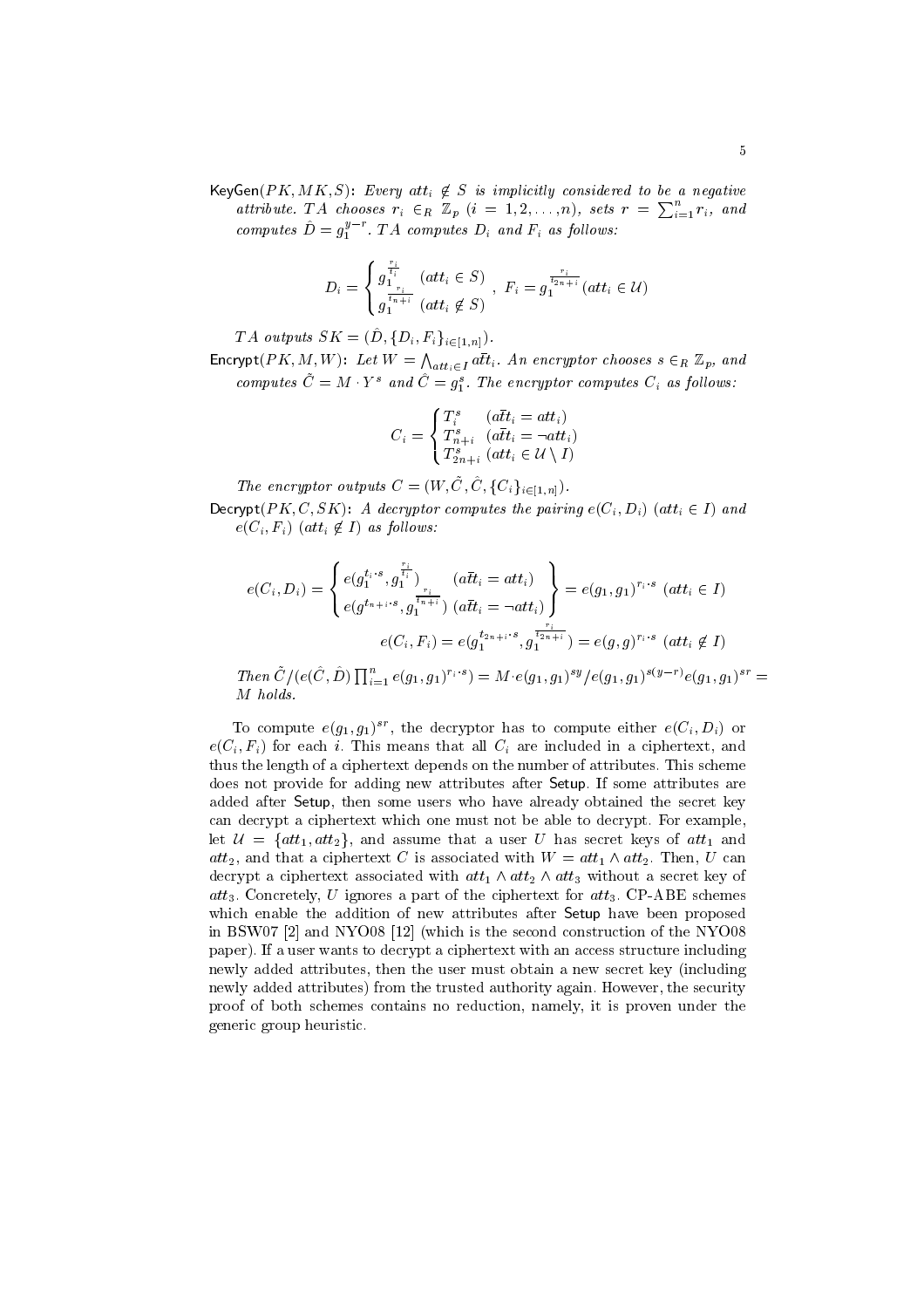#### 4 Our construction

In this section, we propose a constant ciphertext length CP-ABE with a function of adding new attributes after Setup. Let  $\mathbb{G}_1$  and  $\mathbb{G}_T$  be cyclic groups of prime order p and  $e : \mathbb{G}_1 \times \mathbb{G}_1 \to \mathbb{G}_T$  be a bilinear map. Let  $\mathcal{U} = \{att_1, \ldots, att_n\}$ be a set of attributes;  $S_i = \{v_{i,1}, v_{i,2}, \ldots, v_{i,n_i}\}$  be a set of possible values with  $n_i = |S_i|$ ;  $L = [L_1, L_2, \ldots, L_n]$   $(L_i \in S_i)$  be an attribute list for a user; and  $W = [W_1, W_2, \dots, W_n]$   $(W_i \in S_i)$  be an access structure.

### 4.1 Proposed scheme

### Protocol 2. Our CP-ABE Scheme with Constant Ciphertext Length

Setup( $1^{\kappa}$ ): A trusted authority TA chooses a prime number p, a bilinear group  $(\mathbb{G}_1, \mathbb{G}_T)$  with order p, a generator  $g_1 \in \mathbb{G}_1$ ,  $h \in \mathbb{G}_1$ ,  $y \in_R \mathbb{Z}_p$  and  $t_{i,j} \in_R$  $\mathbb{Z}_p$   $(i \in [1, n], j \in [1, n_i])$ . TA computes  $Y = e(g_1, h)^y$  and  $T_{i,j} = g_1^{t_{i,j}}$  $(i \in [1, n], j \in [1, n_i])$ . TA outputs  $PK = (e, g_1, h, Y, \{T_{i,j}\}_{i \in [1, n], j \in [1, n_i]})$  and  $MK = (y, \{t_{i,j}\}_{i \in [1,n], j \in [1,n_i]})$ . Note that  $\forall L, L'$   $(L \neq L')$ ,  $\sum_{v_{i,j} \in L} t_{i,j} \neq$  $\sum_{v_i,j\in L'} t_{i,j}$  is assumed

 $\mathsf{KeyGen}(PK, MK, L): \;TA \; chooses \; r \in_R \; \mathbb{Z}_p, \; outputs \; SK_L = (h^y(g_1^{\sum_{v_{i,j} \in L} t_{i,j}})^r, g_1^r),$ and gives  $SK_L$  to a user with L.

Encrypt  $(PK, M, W)$ : An encryptor chooses  $s \in_R \mathbb{Z}_p$ , and computes  $C_1 = M \cdot Y^s$ ,  $C_2 = g_1^s$  and  $C_3 = (\prod_{v_i, v \in W} T_{i,j})^s$ . The encryptor outputs  $C = (W, C_1, C_2, C_3)$ .

Decrypt  $(PK, C, SK_L)$ : A decryptor computes what follows:

$$
\frac{C_1 \cdot e(C_3, g_1^r)}{e(C_2, h^y(g_1^{\sum_{v_{i,j}} \in L} t_{i,j})^r)} = \frac{M \cdot e(g, h)^{sy} e(g_1, g_1)^{sr \sum_{v_{i,j} \in W} t_{i,j}}}{e(g_1, h)^{sy} e(g_1, g_1)^{sr \sum_{v_{i,j} \in L} t_{i,j}}} = M
$$

#### Construction of secret keys  $t_{i,j}$ 4.2

In our scheme,  $\sum_{v_{i,j} \in L} t_{i,j} \neq \sum_{v_{i,j} \in L'} t_{i,j}$  is assumed. If there exist L and L'  $(L \neq L')$  such that  $\sum_{v_{i,j} \in L} t_{i,j} = \sum_{v_{i,j} \in L'} t_{i,j}$ , a user with the attribute list  $L'$  can decrypt a ciphertext associated with W, where  $L' \not\models W$  and  $L \models W$ . Remark that the assumption holds with overwhelming probability  $\frac{p(p-1)\cdots(p-(N-1))}{n^N}$  $\frac{(p-(N-1))^N}{p^N} = (1-\frac{N-1}{p})^N > 1-\frac{N(N-1)}{p} > 1-\frac{N^2}{p}$ , where  $N := \prod_{i=1}^n n_i$ . Therefore, if each secret key  $t_{i,j}$  is chosen at random from  $\mathbb{Z}_p$ , then our assumption is natural.

6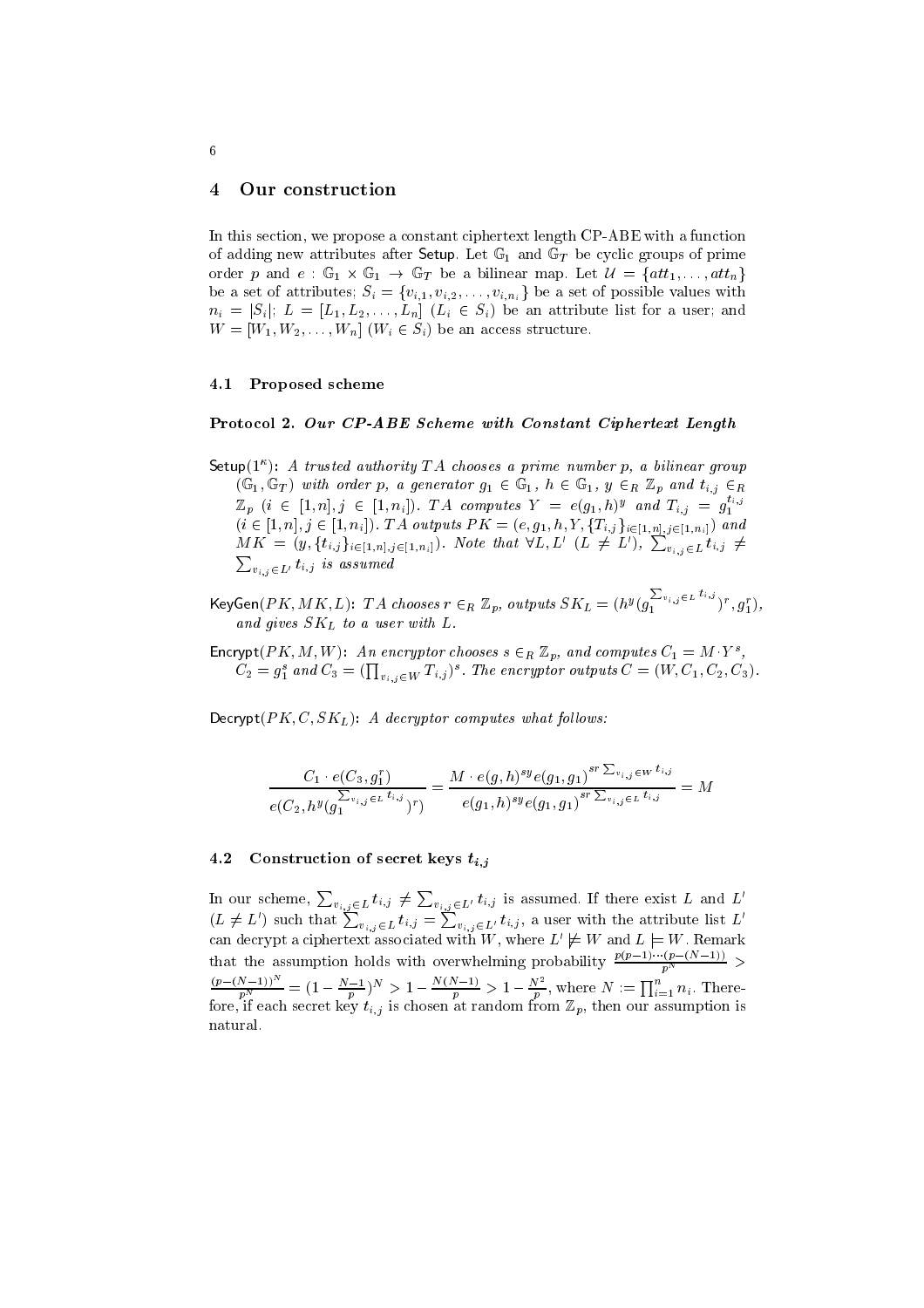#### 5 **Security Analysis**

**Theorem 1.** Our scheme satisfies the indistinguishability of messages under the DBDH assumption.

*Proof.* We suppose that the adversary  $A$  wins the selective game for CP-ABE with the advantage  $\epsilon$ . Then we can construct an algorithm  $\beta$  that breaks the DBDH assumption with the advantage  $\frac{\epsilon}{2}(1-\frac{N^2}{p})$ , where  $N := \prod_{i=1}^n n_i$  is the number of expressed access structures. The DBDH challenger selects  $a, b, c, z \in_R$  $\mathbb{Z}_p$ ,  $\nu \in_R \{0,1\}$ , and  $g_1$ , where  $\langle g_1 \rangle = \mathbb{G}_1$ . If  $\nu = 0$ , then  $Z = e(g_1, g_1)^{abc}$ . Otherwise, if  $\nu = 1$ , then  $Z = e(g_1, g_1)^z$ . The DBDH challenger gives the DBDH instance  $(g_1, g_1^a, g_1^b, g_1^c, Z) \in \mathbb{G}_1^4 \times \mathbb{G}_T$  to  $\mathcal{B}$ . First,  $\mathcal{B}$  is given the challenge access structure  $W^*$  from A. Let  $W^* = [W_1^*, \ldots, W_n^*]$ . B selects  $u \in_R \mathbb{Z}_p^*$ , and sets  $h = g_1^u$  and  $Y = e(g_1^a, (g_1^b)^u) = e(g_1, h)^{ab}$ . Moreover,  $\beta$  selects  $t'_{i,j} \in_R \mathbb{Z}_p$  ( $i \in_R \mathbb{Z}_p$ ) [1, n],  $j \in [1, n_i]$ , and sets  $t_{i,j} = t'_{i,j}$  (in the case where  $v_{i,j} = W_i^*$ ) and  $t_{i,j} = bt'_{i,j}$ <br>(in the case where  $v_{i,j} \neq W_i^*$ ), and computes public keys  $T_{i,j}$  ( $i \in [1, n]$ ,  $j \in$  $[1, n_i]$  as follows:

$$
T_{i,j}=g_1^{t_{i,j}}=\begin{cases}g_1^{t'_{i,j}} & (v_{i,j}=W_i^*)\\ (g_1^b)^{t'_{i,j}} & (v_{i,j}\neq W_i^*)\end{cases}
$$

B gives  $PK = (e, g_1, h, Y, \{T_{i,j}\}_{i \in [1,n], j \in [1,n_i]})$  to A. For KeyGen query L, there exists  $v_{i,\ell}$  such that  $v_{i,\ell} = L_i \wedge v_{i,\ell} \neq W_i^*$ , since  $L \not\models W^*$ . Therefore,  $\sum_{v_{i,j} \in L} t_{i,j}$ can be represented as  $\sum_{v_{i,j}\in L} t_{i,j} = T_1 + bT_2$ , where  $T_1, T_2 \in \mathbb{Z}_p$ . Note that both  $T_1$  and  $T_2$  are represented by the sum of  $t'_{i,j}$ . Therefore,  $\beta$  can compute  $T_1$  and  $T_2$ .  $\beta$  chooses  $\beta \in_R \mathbb{Z}_p$ , sets  $r := \frac{\beta - u_a}{T_2}$ , and computes  $SK_L$  $((g_1^b){}^{\beta}g_1^{\frac{T_1}{T_2}\beta}(g_1^a)^{-\frac{T_1u}{T_2}},g_1^{\frac{\beta}{T_2}}(g_1^a)^{-\frac{u}{T_2}}).$  We show that  $SK_L$  is a valid secret key as follows:

$$
\begin{aligned} (g_1^b)^\beta g_1^{\frac{T_1}{T_2}\beta}(g_1^a)^{-\frac{T_1u}{T_2}} &= g_1^{uab}\cdot g_1^{-uab}(g_1^b)^\beta g_1^{\frac{T_1}{T_2}\beta}(g_1^a)^{-\frac{T_1u}{T_2}}\\ &= g_1^{uab}\cdot g_1^{\frac{T_1}{T_2}(\beta - ua)}\cdot g_1^{b(\beta - ua)}\\ &= g_1^{uab}(g_1^{T_1}\cdot g_1^{bT_2})^{\frac{\beta - ua}{T_2}}\\ &= g_1^{uab}(g_1^{T_1+bT_2})^{\frac{\beta - ua}{T_2}}\\ &= h^y(g_1^{\sum v_{i,j}\in L}t_{i,j})^r, \end{aligned}
$$

and

$$
g_1^{\frac{\beta}{T_2}}(g_1^a)^{-\frac{u}{T_2}}=g_1^{\frac{\beta-u a}{T_2}}=g_1^r
$$

If  $T_2 = 0$  mod p, then B aborts. If  $T_2 = 0$  mod p holds, then there exists L such that  $\sum_{v_{i,j}\in L} t_{i,j} = \sum_{v_{i,j}\in W^*} t_{i,j}$  holds. Therefore, this probability is at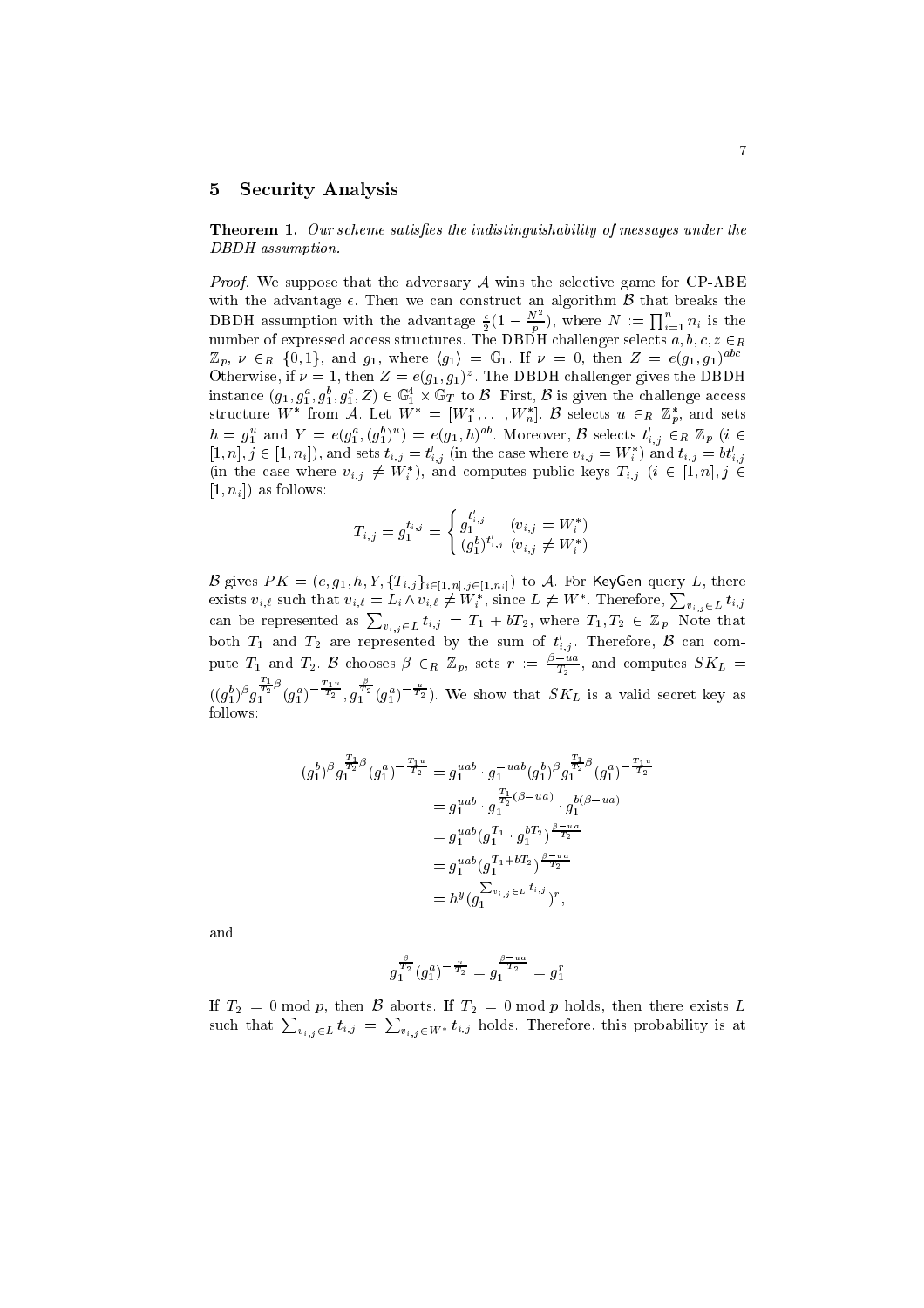$PK$  $M\,K$  $\mathcal{S}K$ Ciphertext SW05 [13  $n \mathbb{G}$ <sub>1</sub>  $+$  G $_T$  $(n)$  $+1)|\mathbb{Z}$  $r_2|\mathbb{G}_1$  $r_1$  $|\mathbb{G}_1|+|\mathbb{G}_T|$ GPSW06 [9  $\mathbb{G}_1$  $\qquad \qquad +$  $\mathbb{G}_T$  $\overline{(n+1)}\mathbb{Z}_p$  $r_2|\mathbb{G}_1$  $r_1|\mathbb{G}_1|$  $+$  |  $\mathbb{G}_T$  $\boldsymbol{n}$ CN07 [7]  $\overline{(3n+1)\vert\mathbb{Z}_p}$  $+|G_T$  $(2n+1)|\mathbb{G}_1$  $(n+1)|\mathbb{G}_1$  $(3n+1)$  $|\mathbb{G}_1$  $+$   $(x -$ **BSW07** [2]  $3|G_1|$  $|\mathbb{Z}_n|+|\mathbb{G}$  $(2n+1)|\mathbb{G}_1|$  $+1)|\mathbb{G}_1|$  $+$  G $_T$  $(2r<sub>2</sub>)$  $+$  $\overline{\mathbb{G}}_1$  l  $\overline{(3n+1)|\mathbb{G}_1}$  $(2N'+1)|\mathbb{G}_1|$ NYO08 [12]  $\sqrt{2N'+1}$  $\overline{+}\,|\mathbb{G}_T$  $\overline{(2N^{\prime })}$  $+1$  $\mathbb{Z}$ W08 [14]  $2|\mathbb{G}_1|+|\mathbb{G}_T$  $\mathbb{G}_1$  $(1 + n + r_2)$ |G<sub>1</sub>  $+r_1n$ )  $\mathbb{G}_1$  $\mathbb{G}_7$  $(1)$  $\overline{+}$ Our scheme  $(2N'+3)|\mathbb{G}_1|+|\mathbb{G}_T||N'$  $2|\mathbb{G}_1|$  $2|\mathbb{G}_1|+|\mathbb{G}_T$  $+1)|\mathbb{Z}$ 

Table 1. Size of each value

Table 2. Computational time of each algorithm

|                       | Enc.                                                               | Dec.                                                                                                                        |
|-----------------------|--------------------------------------------------------------------|-----------------------------------------------------------------------------------------------------------------------------|
| SW05 [13]             | $r_1\mathbb{G}_1+2\mathbb{G}_T$                                    | $r_1C_e + (r_1 + 1)\mathbb{G}_T$                                                                                            |
| GPSW06 <sup>[9]</sup> | $r_1\mathbb{G}_1+2\mathbb{G}_T$                                    | $r_1C_e + (r_1 + 1)\mathbb{G}_T$                                                                                            |
| - CN07 [7]            | $(n+1)\mathbb{G}_1+2\mathbb{G}_T$                                  | $(n+1)C_e + (n+1)\mathbb{G}_T$                                                                                              |
|                       | BSW07 [2] $ (2r_1+1)\mathbb{G}_1 + 2\mathbb{G}_T$                  | $2r_1C_e + (2r_1 + 2)\mathbb{G}_T$                                                                                          |
| NY 008 [12]           | $(2N' + 1)\mathbb{G}_1 + 2\mathbb{G}_T$                            | $(3n+1)C_e + (3n+1)\mathbb{G}_T$                                                                                            |
|                       |                                                                    | W08 [14] $\left[ (1 + 3r_1n)\mathbb{G}_1 + 2\mathbb{G}_T \right] (1 + n + r_1)C_e + (3r_1 - 1)\mathbb{G}_1 + 3\mathbb{G}_T$ |
|                       | $\overline{\text{Our scheme}}$ $(n+1)\mathbb{G}_1 + 2\mathbb{G}_T$ | $2C_e + 2\mathbb{G}_T$                                                                                                      |

most  $\frac{N^2}{p}$ . See Section 4.2 for details. For the challenge ciphertext,  $\beta$  chooses  $\mu \in_R \{0,1\}$ , computes  $C_1^* = M_{\mu} \cdot Z^u$ ,  $C_2^* = g_1^c$  and  $C_3^* = (g_1^c)^{\sum_{v_{i,j}} \in W^*} t'_{i,j}$ ,<br>and sends  $(C_1^*, C_2^*, C_3^*)$  to A. Finally, A outputs  $\mu' \in \{0,1\}$ . B outputs 1 if<br> $\mu' = \mu$ , or outputs 0 if  $\mu' \neq \mu$ . valid ciphertext associated with  $W^*$ . Therefore, A has the advantage  $\epsilon$ . Hence,  $Pr[\beta \to 1 | Z = e(g_1, g_1)^{abc}] = Pr[\mu' = \mu | Z = e(g_1, g_1)^{abc}] = \frac{1}{2} + \epsilon.$  Otherwise, if  $Z = e(g_1, g_1)^z$ , A has no advantage to distinguish a bit  $\mu$ , since all parts of the challenge ciphertext when  $\mu = 0$  and when  $\mu = 1$  have the same distributions. Hence,  $\Pr[B \to 0 | Z = e(g_1, g_1)^z] = \Pr[\mu' \neq \mu | Z = e(g_1, g_1)^z] = \frac{1}{2}$ . It follows that <br>B's advantage in the DBDH game is  $\frac{\epsilon}{2}(1 - \frac{N^2}{p})$ .  $\Box$ 

Although a symmetric bilinear map is required in this proof, our scheme can be proven with an asymmetric bilinear map such as the Weil or Tate pairing  $e$ :  $\mathbb{G}_1 \times \mathbb{G}_2 \to \mathbb{G}_T$  over MNT curves [11], where  $\mathbb{G}_1$  and  $\mathbb{G}_2$  are distinct groups. Then the indistinguishability of messages can be proven under the DBDH assumption over  $\mathbb{G}_2$  [1].

#### Comparison 6

Let  $PK$ ,  $MK$ ,  $SK$  and Ciphertext be the size of the public key, of the master key, of the secret key, and the ciphertext length excluding the access structure, respectively. Moreover, Enc. and Dec. are the computational times of encryption and decryption, respectively. We use the terms DBDH, DMBDH [13] and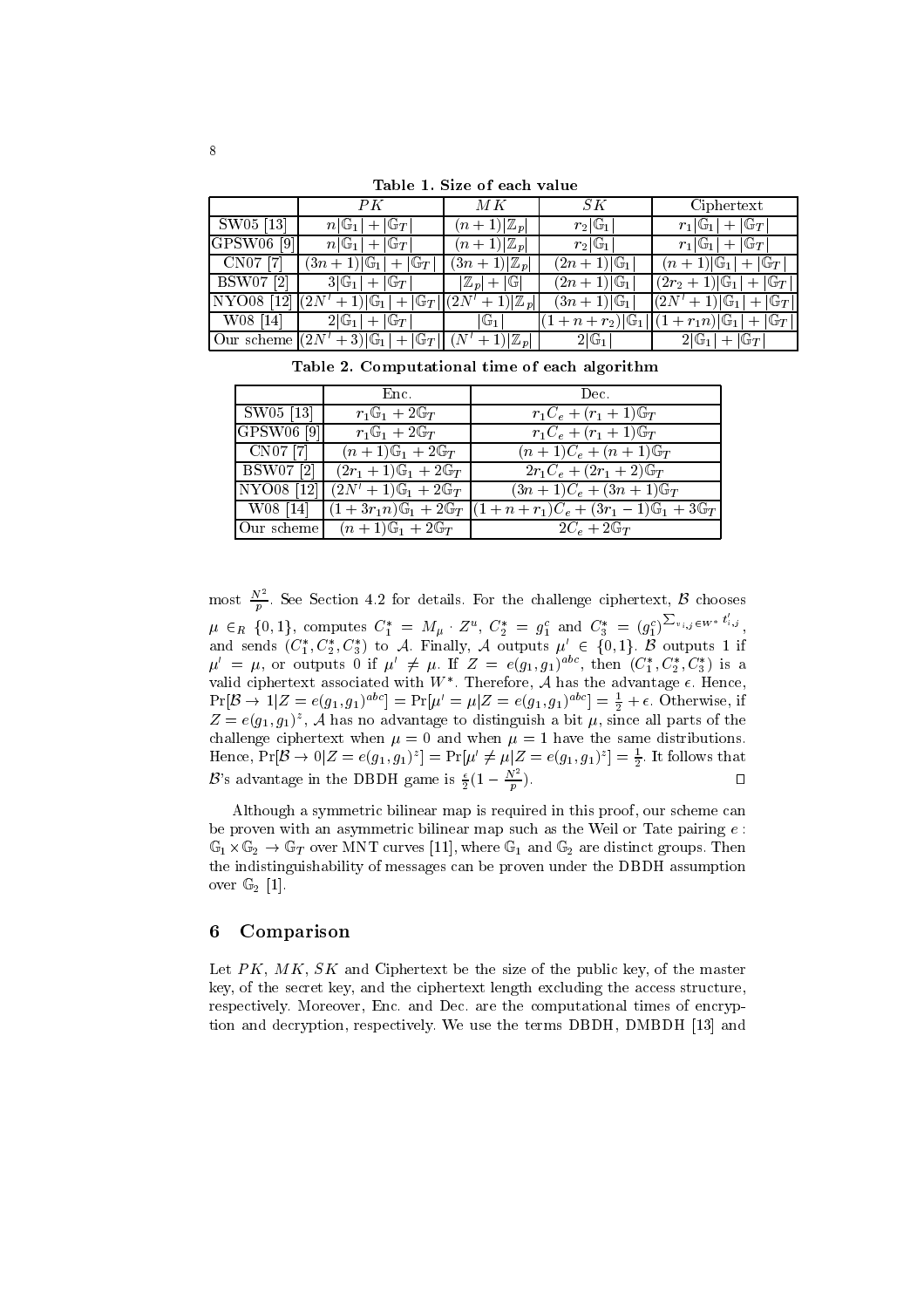|                                  | Policy     | Recipient Anonymity | Assumption          |
|----------------------------------|------------|---------------------|---------------------|
| $\overline{\rm SW05}$ [13]       | Key        | No                  | <b>DMBDH</b>        |
| GPSW06 <sup>[9]</sup>            | Key        | No                  | <b>DBDH</b>         |
| $CNO7$ <sup>[7]</sup>            | Ciphertext | No                  | <b>DBDH</b>         |
| $\overline{\mathrm{BSW}}$ 07 [2] | Ciphertext | No                  | Generic Group Model |
| $\overline{\text{NYO08}}$ [12]   | Ciphertext | Yes                 | DBDH, D-Linear      |
| W08 [14]                         | Ciphertext | No                  | <b>DBDH</b>         |
| Our scheme   Ciphertext          |            | No                  | <b>DBDH</b>         |

Table 3. Some properties of ABE schemes

|  |  |  | Table 4. Expressiveness of policy |  |  |  |
|--|--|--|-----------------------------------|--|--|--|
|--|--|--|-----------------------------------|--|--|--|

| $ $ SW05 [13]         | Threshold Structure                                          |
|-----------------------|--------------------------------------------------------------|
| GPSW06 <sup>[9]</sup> | Tree-based Structure                                         |
| $\left $ CN07 [7]     | AND-gates on positive and negative attributes with wildcards |
| <b>BSW07</b> [2]      | Tree-Based Structure                                         |
| W08 [14]              | Linear Structure                                             |
| NYO08 [12]            | AND-gates on multi-valued attributes with wildcards          |
| Our scheme            | AND-gates on multi-valued attributes                         |

Table 5. Performance Results for  $n=3$ 

|              | Enc. Time I | Dec. Time   |
|--------------|-------------|-------------|
| CN07 [7]     | $0.028$ sec | $0.031$ sec |
| NYO08 [12]   | $0.032$ sec | 0.078sec    |
| !Our scheme! | $0.015$ sec | $0.015$ sec |

D-Linear [12] to refer to the Decision Bilinear Diffie-Hellman assumption, the Decision Modified Bilinear Diffie-Hellman assumption and the Decision Linear assumption, respectively. The notation  $|\mathbb{G}|$  is the bit-length of the element which belongs to G. Let the notations  $k\mathbb{G}$  and  $kC_e$  (where  $k \in \mathbb{Z}_{>0}$ ) be the k-times calculation over the group G and pairing, respectively. Let  $\mathcal{U} = \{att_1, att_2, ..., att_n\}$ be the set of attributes. Let  $\gamma_1$  ( $|\gamma_1|=r_1$ ) be a set of attributes associated with the ciphertext, and  $\gamma_2$  ( $|\gamma_2| = r_2$ ) a set of attributes associated with the secret<br>key. Actually,  $\gamma_2$  is different for each user. Let  $N' := \sum_{i=1}^n n_i$  be the total number of possible statements of attributes. The computational time over  $\mathbb{Z}_p$  is ignored as usual.

Our scheme is efficient in that the ciphertext length and the costs of decryption do not depend on the number of attributes. Especially, the number of pairing computations is constant. No previous schemes provide these properties. An access structure is constructed by AND-gates on multi-valued attributes defined in section 2.2, which is a subset of the access structures in [12]. Although previous CP-ABE schemes  $[2, 7, 8, 12, 14]$  can complement our access structures, the length of the ciphertext depends on the number of attributes. To the best of our knowledge, our scheme is the first constant ciphertext length CP-ABE with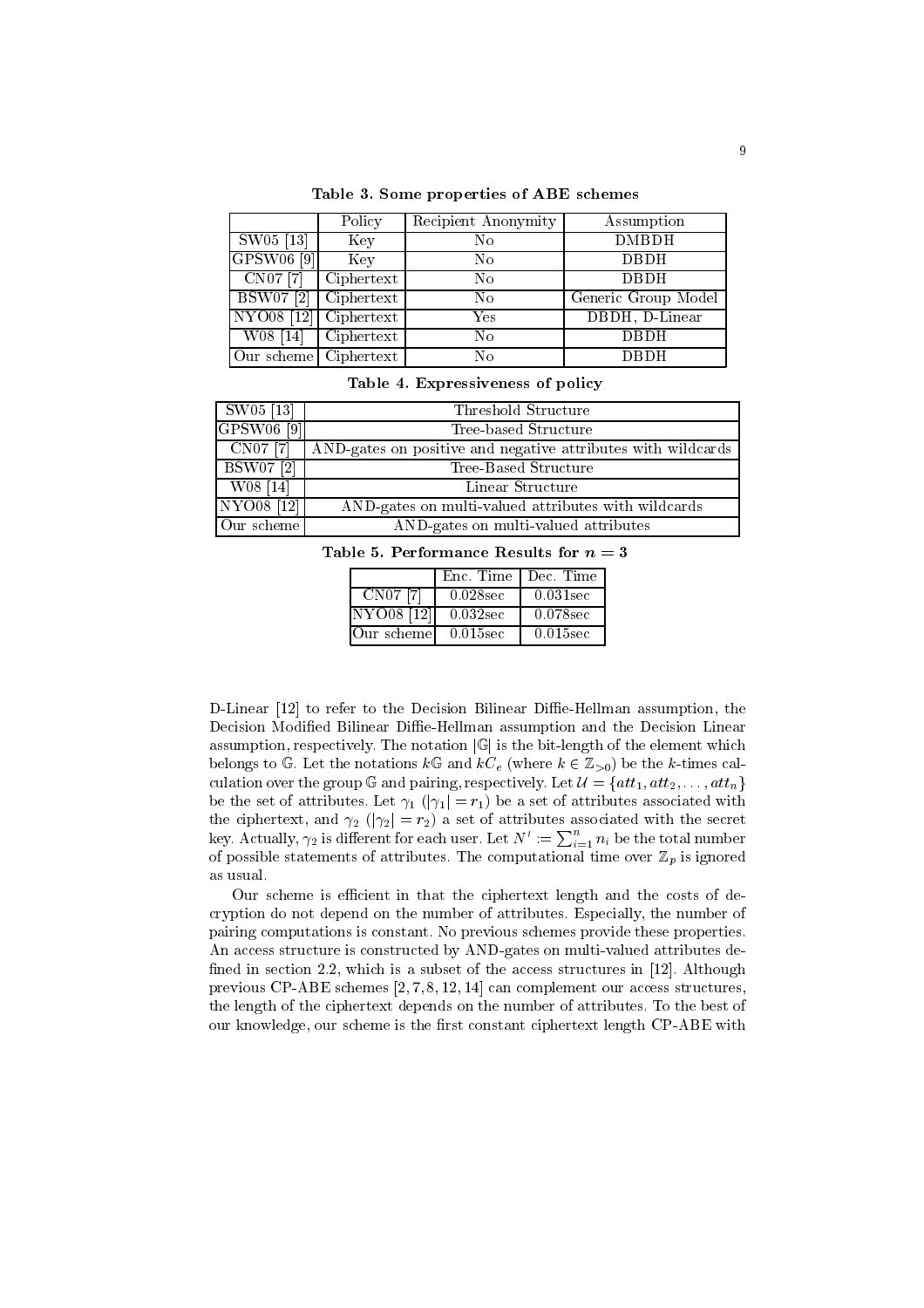AND-gates on multi-valued attributes. In future work, we plan to construct a CP-ABE with both a constant ciphertext length and more flexible structures, such as linear structures.

Our scheme does not provide recipient anonymity. Some parts of a ciphertext for attributes  $(C_2, C_3) = (g_1^s, g_1^{s \sum_{v_{i,j} \in W} t_{i,j}})$  is a DDH (Decision Diffie-Hellman)tuple. Therefore, some information about attributes is exposed. Concretely, for an access structure W', an attacker can run the DDH test  $e(C_2, \prod_{v_i, v \in W'} T_{i,j}) \stackrel{\sim}{=}$  $e(C_3, g_1)$ . Then, the attacker can determine whether an encryptor used the policy  $W'$  or not. We expect that our scheme will enable the property of the hidden encryptor-specified policies when a DDH-hard bilinear group is applied. However, we could not give the proof of security. Added to this, our scheme is inefficient in that the size of public key grows linearly with the number of attributes. There are rooms for argument on these points.

The CN07 scheme [7], the NYO08 scheme [12] and ours are implemented with the same access structure  $\{v_{1,1}, v_{2,1}, v_{3,1}\}\$ , by using the Pairing-Based Cryptography (PBC) Library ver. 0.4.18 [?]. The performance results are shown in Table 5. Our experiment was performed by using a PC with an Intel(R)  $Core(TM)2$ Duo CPU P8400 2.26GHz Windows Vista Home Premium Edition Service Pack 1. The execution of our scheme takes a very small amount of time, which is quite feasible for practical implementation. When  $n = 3$ , our decryption algorithm is approximately twice as fast as that of the CN07 scheme, and approximately five times faster than that of the NYO08 scheme.

#### $\overline{7}$ Conclusion

In this paper, we propose a constant ciphertext length CP-ABE with AND-gates on multi-valued attributes. Moreover, the number of pairing computations is also constant. To the best of our knowledge, this is the first such construction.

### References

- 1. M. Abdalla, A.W. Dent, J. M. Lee, G. Neven, D.H. Phan, and N. Smart. Identitybased traitor tracing. In Proc. PKC 2007, pages 361-367. Springer-Verlag LNCS 4450, January 2007.
- 2. J. Bethencourt, A. Sahai, and B. Waters. Ciphertext-policy attribute-based encryption. In IEEE Symposium on Security and Privacy, pages 321-334, 2007.
- 3. D. Boneh, X. Boyen, and E. Goh. Hierarchical identity based encryption with constant size ciphertext. In EUROCRYPT, page 440, 2005.
- 4. D. Boneh and M. Franklin. Identity-based encryption from the weil pairing. pages 213-229. Springer-Verlag, 2001.
- 5. D. Boneh and B. Waters. Conjunctive, subset, and range queries on encrypted data. In  $TCC$ , pages 535-554, 2007.
- 6. X. Boyen and B. Waters. Anonymous hierarchical identity-based encryption (without random oracles). In In CRYPTO, pages 290-307. Springer-Verlag, 2006.